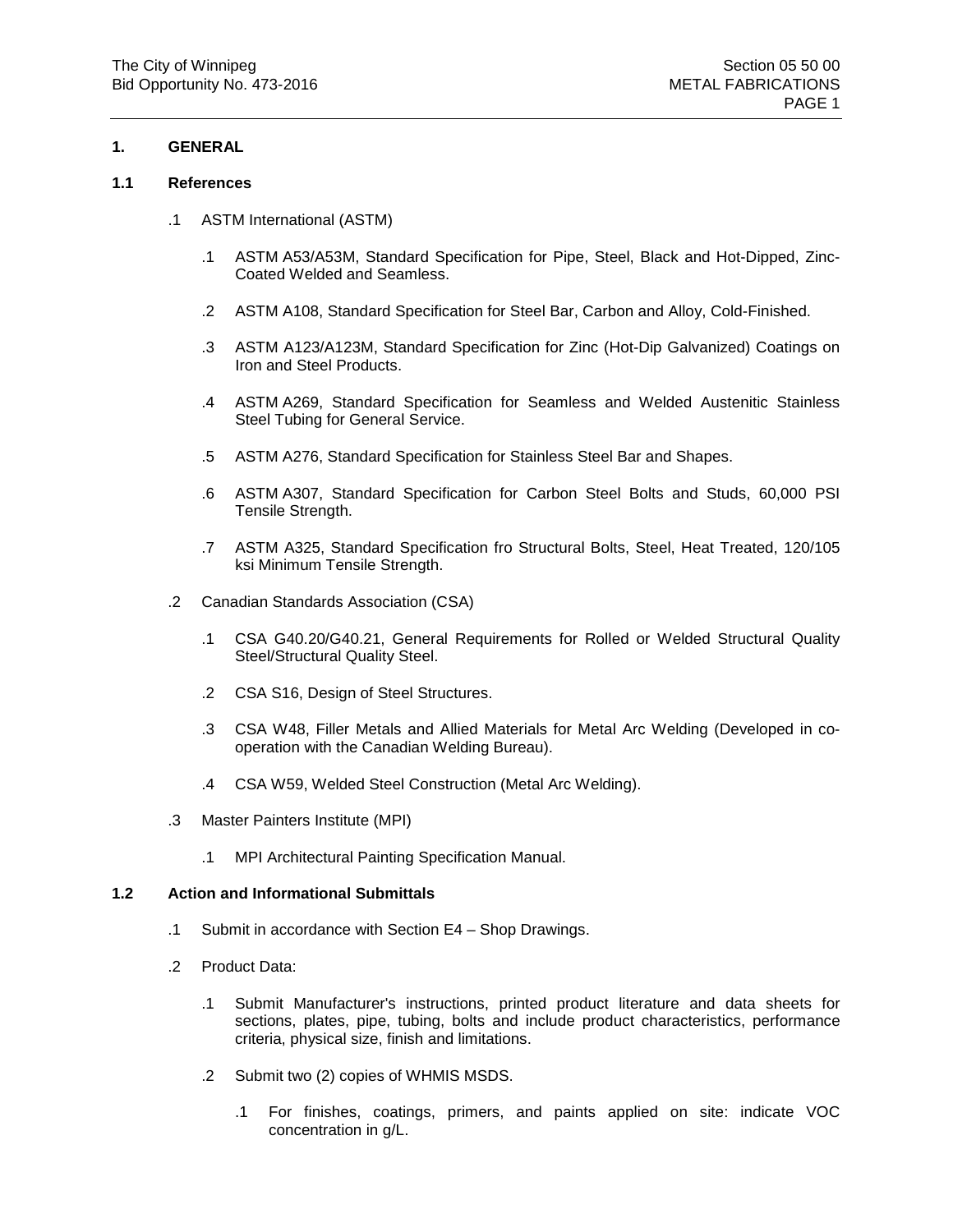## .3 Shop Drawings:

- .1 Submit Drawings stamped and signed by Professional Engineer registered or licensed in Province of Manitoba.
- .2 Indicate materials, core thicknesses, finishes, connections, joints, method of anchorage, number of anchors, supports, reinforcement, details, and accessories.
- .3 Include erection Drawings, elevations, and details where applicable.
- .4 Indicate welded connections using CISC standard welding symbols. Clearly indicate net weld lengths.

#### **1.3 Quality Assurance**

- .1 Test Reports: submit certified test reports showing compliance with specified performance characteristics and physical properties.
- .2 Certifications: submit product certificates signed by manufacturer certifying materials comply with specified performance characteristics and criteria and physical requirements.

#### **1.4 Source Quality Control**

- .1 Shop inspection and testing, when required by the Contract Administrator, will be performed by an Inspection and Testing Firm appointed and paid by the Contract Administrator.
	- .1 Radiographic and magnetic particle inspection of welds will be performed as required by the Inspection and Testing Firm, in accordance with CSA W59 and ASTM E109.
	- .2 Welds will be considered defective if they fail to meet quality requirements of CSA W59.
- .2 Provide free access to all portions of Work in the shop and cooperate with appointed firm.
- .3 Pay all additional costs for inspection and re-inspection due to defective workmanship or materials.

# **2. PRODUCTS**

#### **2.1 Materials**

- .1 Steel sections, W and HSS: to CSA G40.20/G40.21, Grade 350W.
- .2 Steel plates: to CSA G40.20, Grade 300W.
- .3 Steel L sections: to CSA G40.20, Grade 300W
- .4 Steel pipe: to ASTM A 53/A 53M double (XXS) extra strong, galvanized finish.
- .5 Aluminum to requirements of CSA-S157, 6061-T6 or 6063-T6 aluminum alloy. All aluminum shapes to be anodized in accordance with Aluminum Association Standard SSA-46, designation A41, clear (natural) coating, Architectural Class 1, 18 µm (0.007 mils). Structural design based on Alcan structural shapes.
- .6 Welding materials: to CSA W59.
- .7 Welding electrodes: to CSA W48 Series.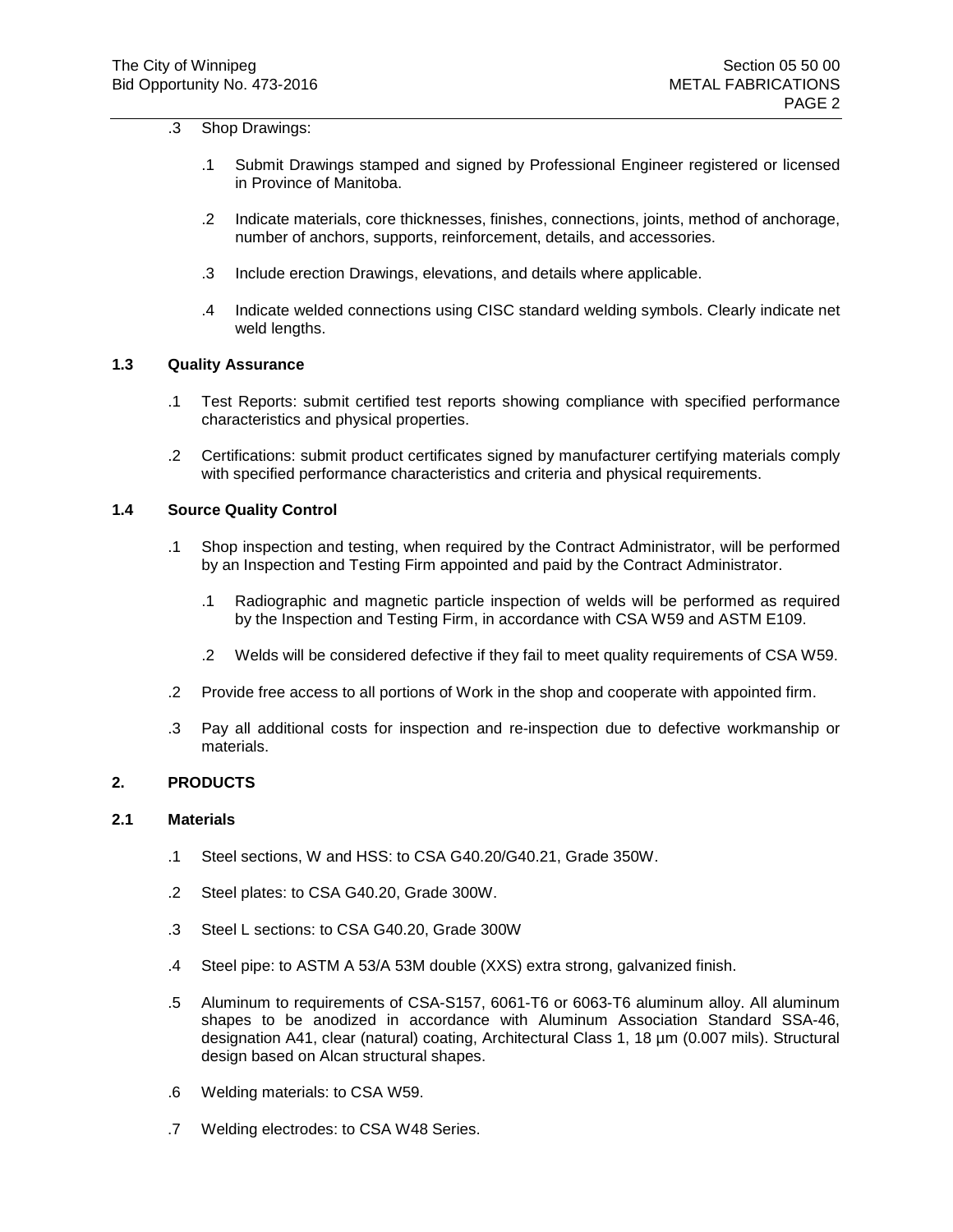- .8 Bolts, nuts, and washers: to ASTM A325 unless specified otherwise.
	- .1 Galvanized bolts, nuts and washers for connection of galvanized structural steel.
- .9 All fasteners submerged in water: Stainless Steel
- .10 Shear Stud Connectors: to ASTM A108
- .11 Grating: Type 30-102M aluminum grating
- .12 Stainless Steel: to ASTM A276, Grade A316.
- .13 Floor Hatches: cover and frame shall be aluminum. Hinges: **Type 316 stainless steel.** Slam lock with fixed interior handle and removable exterior turn and lift handle with removable gasketed screw plug, lift assistance and automatic hold open device: Type A316 stainless steel. All hardware to be Type 316 stainless steel. All hatches exposed to ambient temperatures shall be insulated with 50 mm of concealed polystyrene foam. Single leaf hatches shall be Bilco Type **J-AL**, or approved equal in accordance with B8.
	- .1 Double leaf hatches shall be Bilco Type **JD-AL**, or approved equal in accordance with B8.
- .14 Safety Gate:
	- .1 At aluminum ladder areas provide: bolt on style as manufactured by FabEnCo Inc.; model number XL82-30 for opening widths of 787 mm (31") to 850 mm (33.5") complete with stainless anchorage bolts and clamp-on Toe Board Kit for XL gate to suit gate width.
- .15 Safety davit sleeve:
	- .1 Stainless steel davit sleeve to accept safety davit assembly at all locations indicated on the Drawings: flush mount model number PNUS102A-SS complete with sleeve cap model number PNUS106-SS as manufactured by Pelsue complete with stainless steel 304 or 316 bolts, nuts, plates, and washers.
- .16 Safety tie-off anchors:
	- .1 DBI Sala model 2101000 concrete detent socket and cap. Supply two (2) detent sockets and caps for ladder access Floor Access Hatches.
	- .2 DBI model 2101002 detent pins; supply only four (4).

#### **2.2 General Fabrication**

- .1 Verify all dimensions on-site prior to shop fabrication.
- .2 Fabricate work square, true, straight and accurate to required size, with joints closely fitted and properly secured.
- .3 Fit and shop assemble in largest practical sections for delivery to Site.
- .4 Supply all components required for proper anchorage of miscellaneous metals. Fabricate anchorage and related components of same material and finish as metal fabrications, unless otherwise specified or shown.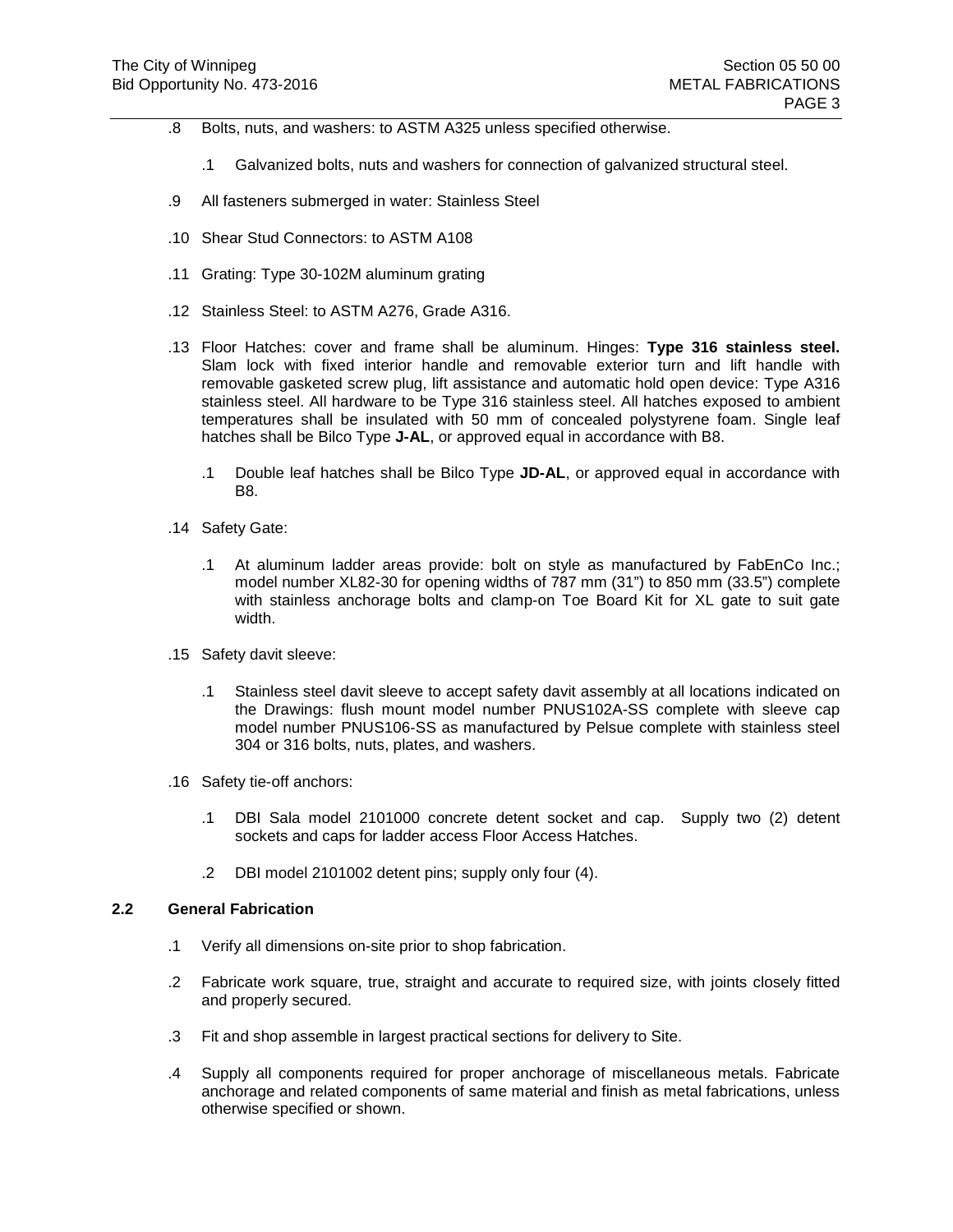- .5 Weld connections where possible, otherwise bolt connections. Cut off bolts flush with nuts, leave smooth or flush; grind or file if required.
- .6 Accurately form all connections and joints with exposed faces flush, mitres and joints tight.
- .7 Ensure exposed welds are continuous for length of each joint. File or grind exposed welds smooth and flush.
- .8 Provide for flush welded or hairline butt field joints.
- .9 Shop fabricate openings in members for other building components. Reinforce openings to restore member to original design strengths.
- .10 Provide lugs, clips, brackets, hangers, and struts as required for attaching miscellaneous metal items securely to building structure.
- .11 Thoroughly clean all surfaces of rust, scale, grease, and foreign matter prior to prime painting or galvanizing.
- .12 Galvanize and prime paint items as shown. Do not shop prime surfaces in contact with or embedded in concrete or requiring field welding.
- .13 Provide banding at discontinuous edges of grating and around all penetrations.

#### **2.3 Finishes**

- .1 Primer: to CISC/CPMA 2-75.
- .2 Galvanizing for steel shapes: to ASTM A123/A123M.
- .3 Galvanizing for steel fasteners: to ASTM A153/A153M.
- .4 Touch-up galvanizing with minimum two (2) coats of zinc rich primer and two (2) top coats of colour matched shiny galv. paint.
- .5 Reference Section 09 91 00 for painting of monorail structural steel.

## **2.4 Shop Painting**

- .1 Clean all members, remove loose mill scale, rust, oil, dirt, and other foreign matter. Prepare surfaces according to Society for Protective Coatings (SSPC) SP7 unless indicated otherwise.
- .2 Clean all members receiving galvanizing material to SSPC SP-10 "Near-White Blast Cleaning".
- .3 Apply one (1) coat of prime paint in the shop to all steel surfaces, except:
	- .1 Surfaces to be encased in concrete.
	- .2 Surfaces and edges to be field welded.
	- .3 Faying surfaces of friction-type connections.
- .4 Use primer unadulterated, as prepared by manufacturer. Paint under cover, on dry surfaces only and when surface and air temperatures are above 5°C.